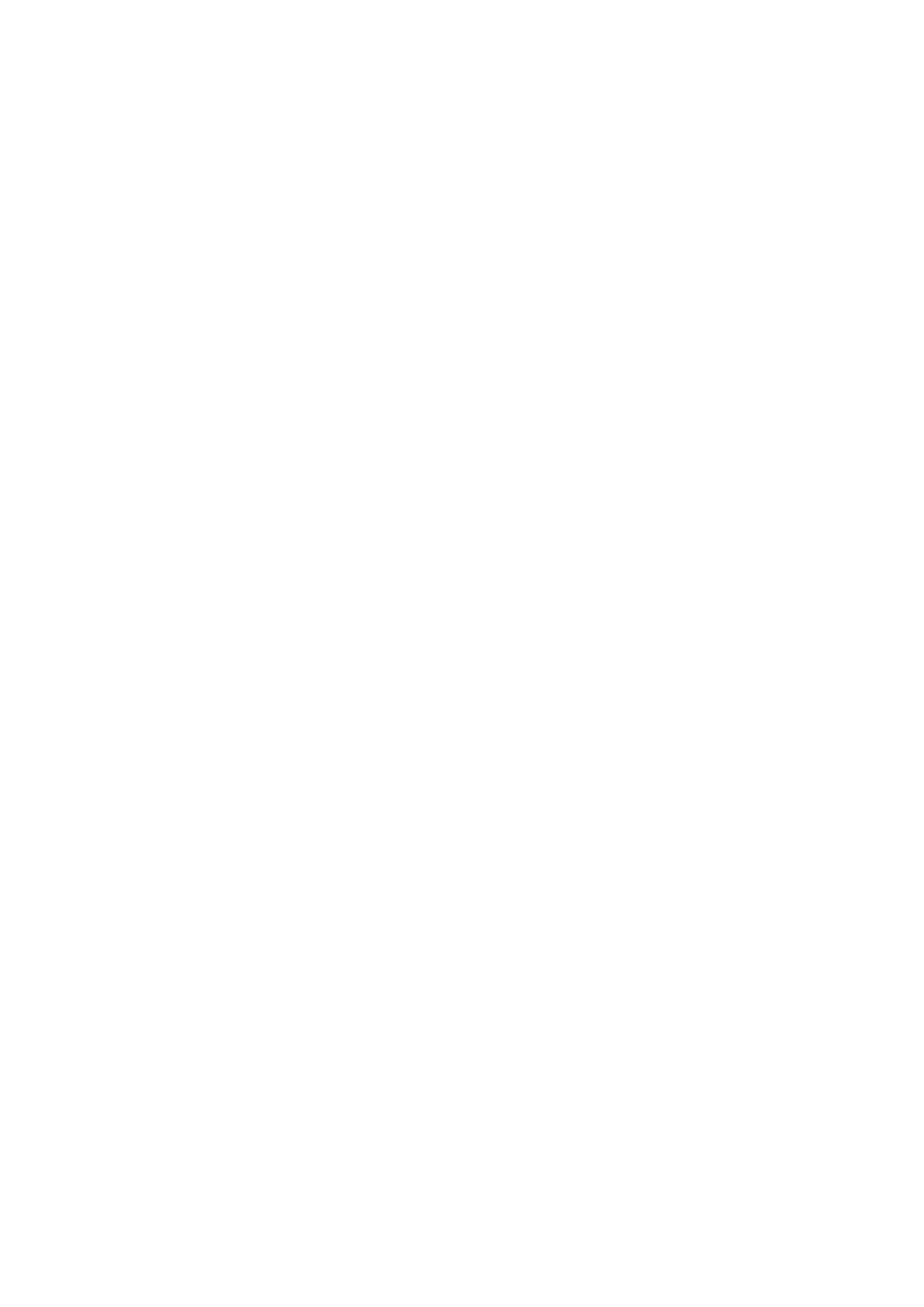<span id="page-2-0"></span>

# **Planning and Development Amendment Regulation 2009 (No 8)**

**Subordinate Law SL2009-35** 

made under the

**Planning and Development Act 2007** 

# **Contents**

|   |                            | Page |
|---|----------------------------|------|
|   |                            |      |
| 1 | Name of regulation         |      |
| 2 | Commencement               |      |
| 3 | Legislation amended        |      |
| 4 | Section 175 (1)            |      |
| 5 | Section 175 (1) (a)        |      |
| 6 | Section 175 (1) (b)        |      |
| 7 | Section 175 (2) (a)        | 2    |
| 8 | New section 175 (6) to (8) | 2    |
| 9 | Section 202                | 2    |

J2009-437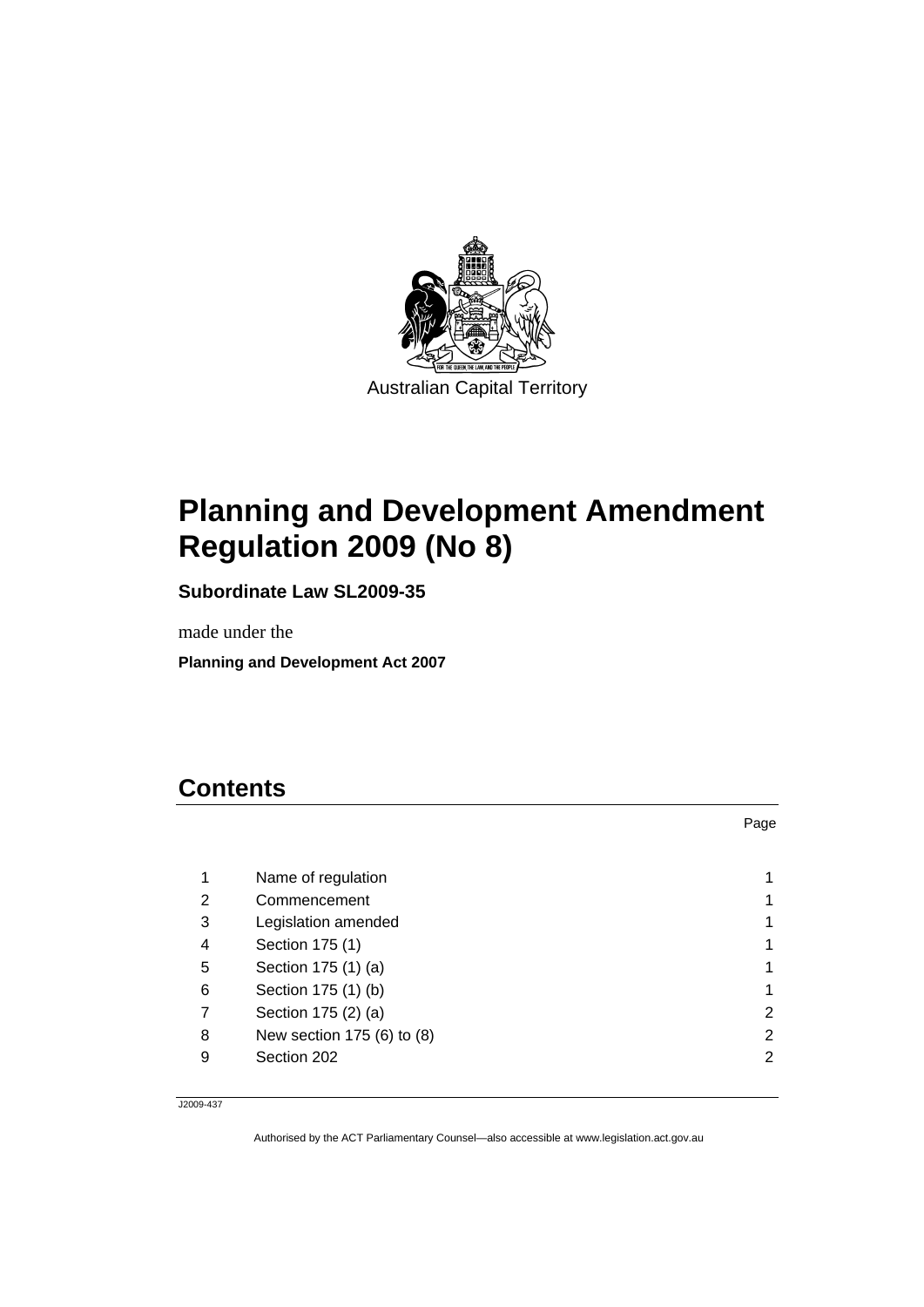|    |                                                        | Page |
|----|--------------------------------------------------------|------|
| 10 | Section 203 heading                                    | 3    |
| 11 | Section 203 (2)                                        | 3    |
| 12 | Section 204 heading                                    | 4    |
| 13 | Section 204 (2)                                        | 4    |
| 14 | Section 204 (4), new definition of period of extension | 4    |
| 15 | Section 205 heading                                    | 5    |
| 16 | Section 205 (2)                                        | 5    |
| 17 | Section 206 heading                                    | 5    |
| 18 | Section 206 (2)                                        | 5    |
| 19 | Section 207 heading                                    | 5    |
| 20 | Section 207 (2)                                        | 5    |
| 21 | Schedule 20, modification 20.1, section 429F           | 6    |

SL2009-35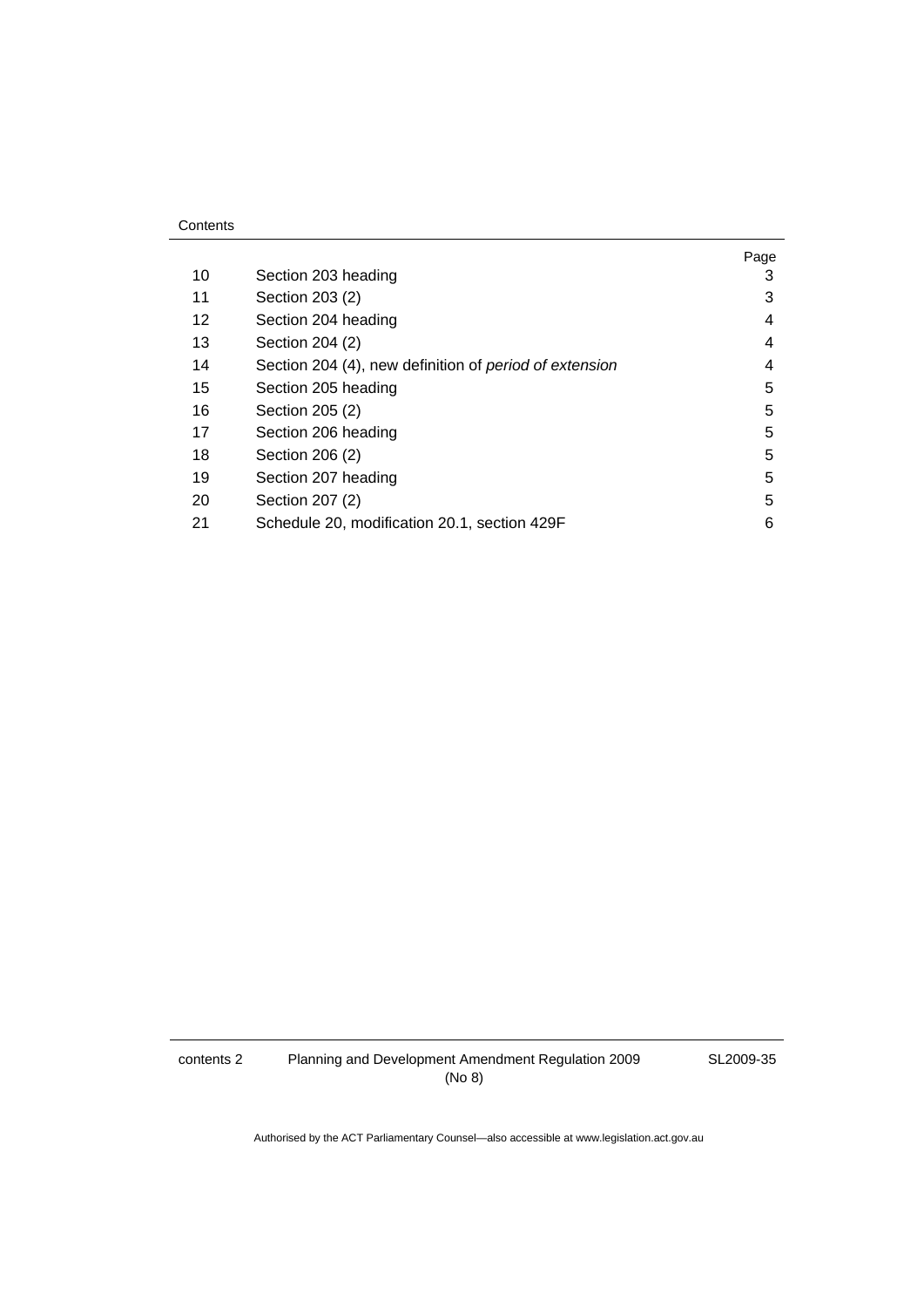<span id="page-4-0"></span>

| 1               | <b>Name of regulation</b>                                                                                                           |
|-----------------|-------------------------------------------------------------------------------------------------------------------------------------|
|                 | This regulation is the Planning and Development Amendment<br>Regulation $2009$ (No 8).                                              |
| $\overline{2}$  | <b>Commencement</b>                                                                                                                 |
|                 | This regulation commences on the day after its notification day.                                                                    |
|                 | Note<br>The naming and commencement provisions automatically commence on<br>the notification day (see Legislation Act, $s$ 75 (1)). |
| $\overline{3}$  | <b>Legislation amended</b>                                                                                                          |
|                 | the<br>This<br>regulation<br>amends<br>Planning<br>and<br>Development<br>Regulation 2008.                                           |
| 4               | <b>Section 175 (1)</b>                                                                                                              |
|                 | omit                                                                                                                                |
|                 | a lease in the following circumstances:                                                                                             |
|                 | substitute                                                                                                                          |
|                 | a lease-                                                                                                                            |
|                 |                                                                                                                                     |
| 5               | Section 175 (1) (a)                                                                                                                 |
|                 | omit                                                                                                                                |
|                 | the variation                                                                                                                       |
|                 | substitute                                                                                                                          |
|                 | if the variation                                                                                                                    |
| $6\phantom{1}6$ | Section 175 (1) (b)                                                                                                                 |
|                 | substitute                                                                                                                          |
|                 | in a circumstance, or for a period, stated in a policy direction.<br>(b)                                                            |
| SL2009-35       | Planning and Development Amendment Regulation 2009<br>page 1<br>(No 8)                                                              |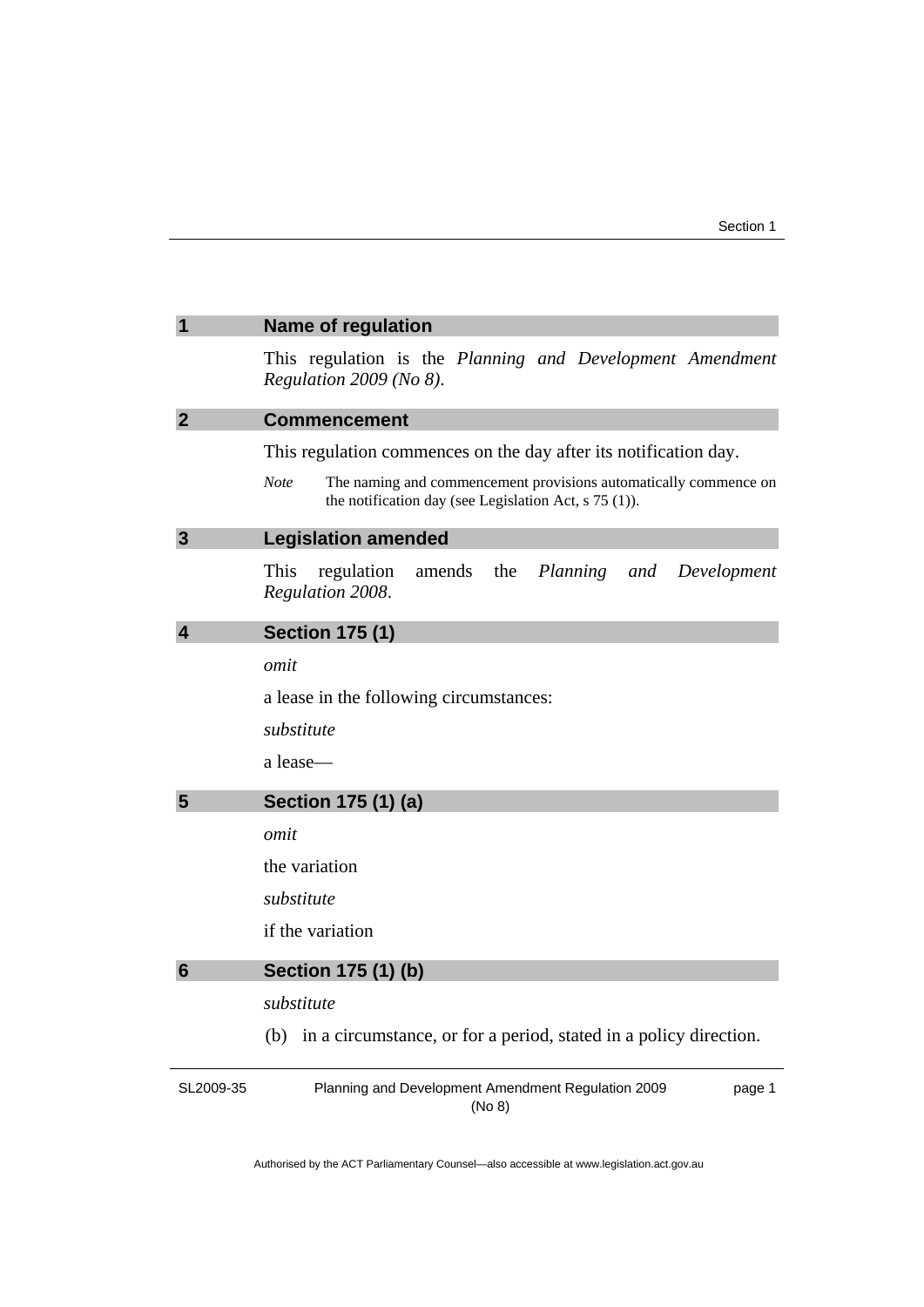# <span id="page-5-0"></span>**7 Section 175 (2) (a)**

#### *substitute*

 (a) if a policy direction applies to the variation—the amount worked out in accordance with the policy direction; or

#### **8 New section 175 (6) to (8)**

#### *insert*

- (6) This section (as in force on the day this subsection commences) applies to a change of use charge for a variation of a lease in a development application—
	- (a) that is lodged with the planning and land authority on or after the day this subsection commences; or
	- (b) that was lodged with the planning and land authority on or after 1 June 2009 and before the day this subsection commences.
- (7) Subsection (6) is a law to which the Legislation Act, section 88 (Repeal does not end effect of transitional laws etc) applies.
- (8) Subsections (6) and (7) and this subsection expire 3 months after the day this subsection commences.

#### **9 Section 202**

*substitute* 

# **202 Application for extension of time—earlier extension—Act, s 298A (4) (a) (ii)**

An earlier extension to which section 205, section 206 or section 207 applies is prescribed.

SL2009-35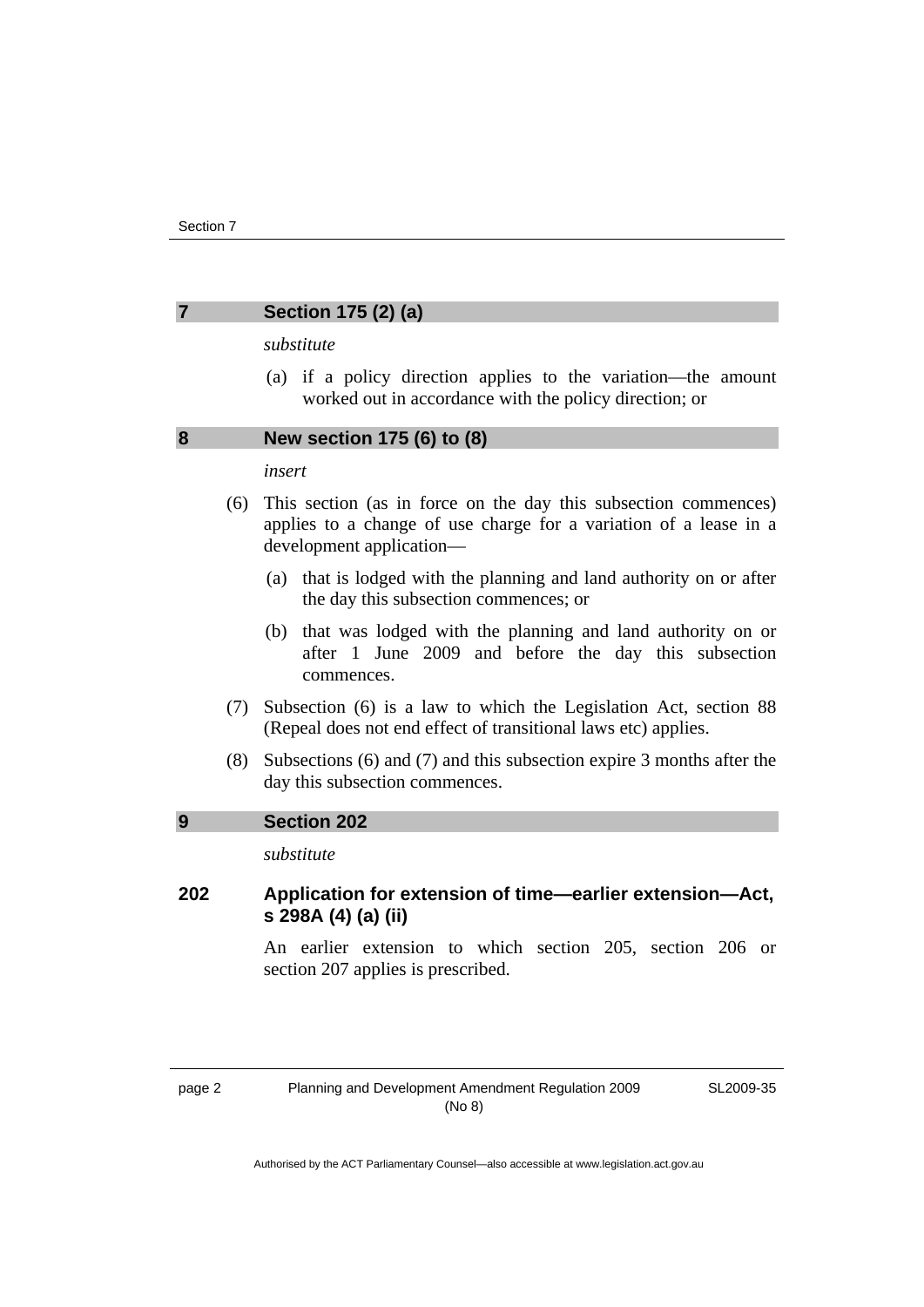# <span id="page-6-0"></span>**10 Section 203 heading**

*substitute* 

# **203 Application for extension of time—general rule—Act, s 298A (5), def** *A*

# **11 Section 203 (2)**

*substitute* 

 (2) The prescribed figure for *A* is the figure mentioned in table 203, column 3 in relation to the year of the period of extension mentioned in column 2.

#### **Table 203 General rule**

| column 1<br>item | column 2<br>year  | column 3<br>figure |
|------------------|-------------------|--------------------|
|                  | 1st year          | I                  |
| 2                | 2nd year          | 2                  |
| 3                | 3rd year          | 3                  |
| $\overline{4}$   | 4th year          | 4                  |
|                  | 5th or later year | 5                  |

(3) In this section:

*period of extension*—see the Act, section 298A.

SL2009-35

page 3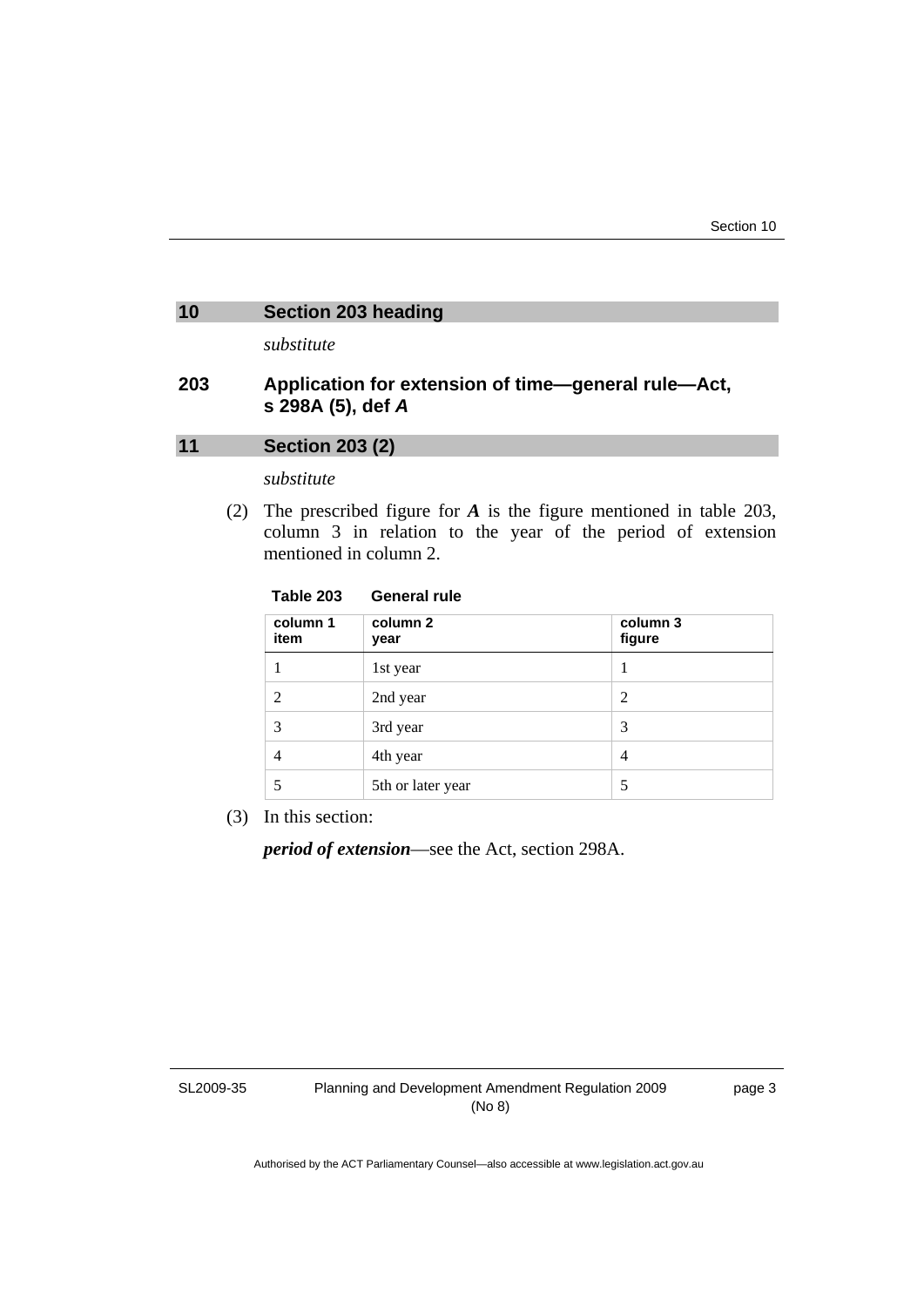#### <span id="page-7-0"></span>**12 Section 204 heading**

*substitute* 

# **204 Application for extension of time—hardship reason—Act, s 298A (5), def** *A*

# **13 Section 204 (2)**

*substitute* 

 (2) The prescribed figure for *A* is the figure mentioned in table 204, column 3 in relation to the year of the period of extension mentioned in column 2.

#### **Table 204 Hardship reason**

| column 1<br>item | column 2<br>year  | column 3<br>figure |
|------------------|-------------------|--------------------|
|                  | 1st and 2nd year  | 0                  |
| 2                | 3rd year          | $\mathfrak{D}$     |
| 3                | 4th year          | 3                  |
| $\overline{4}$   | 5th or later year | 4                  |

### 14 Section 204 (4), new definition of *period* of extension

*insert* 

*period of extension*—see the Act, section 298A.

SL2009-35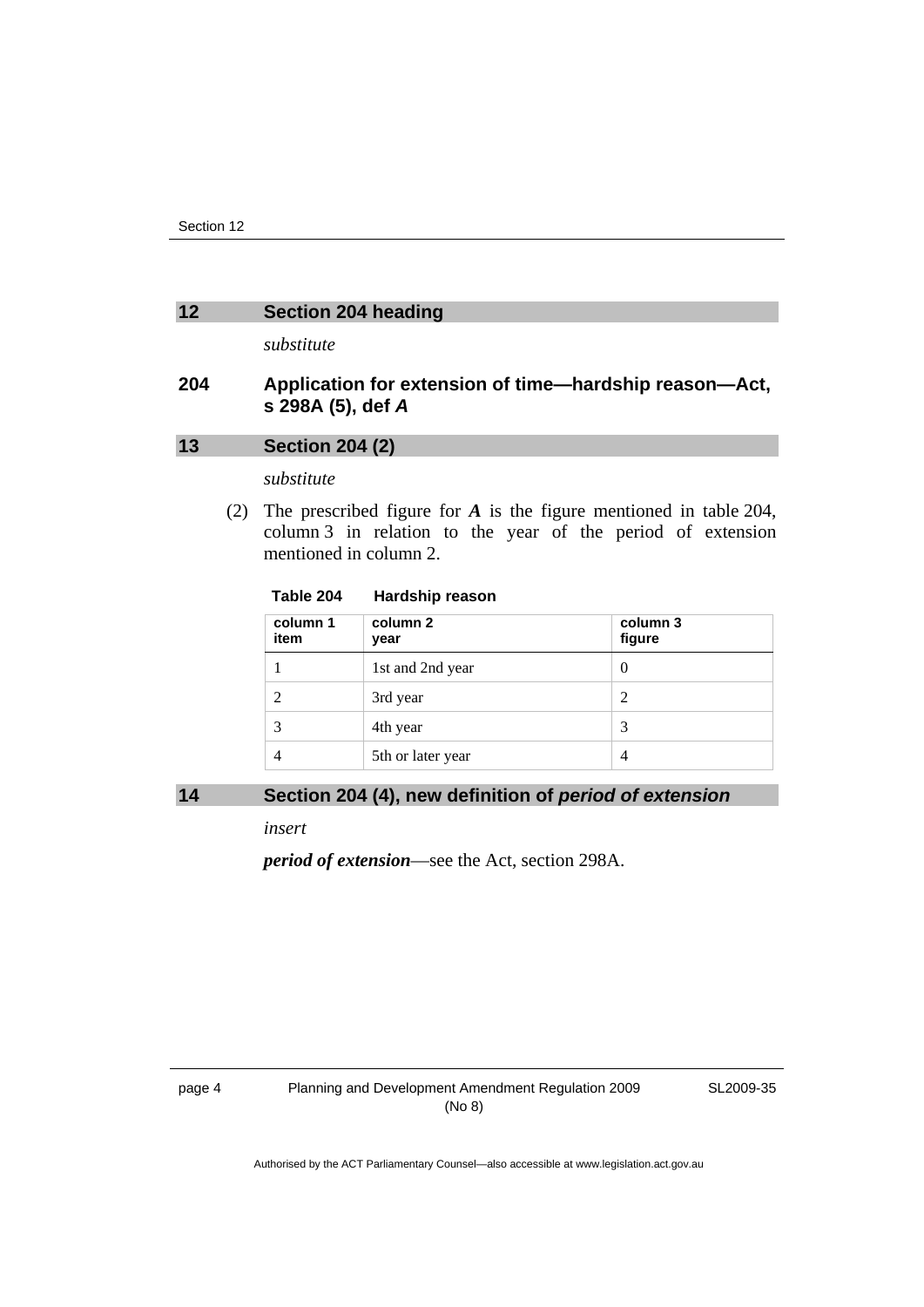<span id="page-8-0"></span>

| 15  |     | <b>Section 205 heading</b>                                                                                         |
|-----|-----|--------------------------------------------------------------------------------------------------------------------|
|     |     | substitute                                                                                                         |
| 205 |     | Application for extension of time—external reason—Act,<br>s 298A (5), def A                                        |
| 16  |     | <b>Section 205 (2)</b>                                                                                             |
|     |     | substitute                                                                                                         |
|     | (2) | The prescribed figure for $\vec{A}$ is 0.                                                                          |
| 17  |     | <b>Section 206 heading</b>                                                                                         |
|     |     | substitute                                                                                                         |
| 206 |     | Application for extension of time-lease transferred or<br>assigned in special circumstances—Act, s 298A (5), def A |
| 18  |     | <b>Section 206 (2)</b>                                                                                             |
|     |     | substitute                                                                                                         |
|     | (2) | The prescribed figure for $A$ is 0.                                                                                |
| 19  |     |                                                                                                                    |
|     |     | <b>Section 207 heading</b>                                                                                         |
|     |     | substitute                                                                                                         |
| 207 |     | Application for extension of time—certain leases granted<br>before 31 March 2008-Act, s 298A (5), def A            |
| 20  |     | <b>Section 207 (2)</b>                                                                                             |
|     |     | substitute                                                                                                         |
|     | (2) | The prescribed figure for $\vec{A}$ is 0.                                                                          |

| SL2009-35 |
|-----------|
|-----------|

Planning and Development Amendment Regulation 2009 (No 8)

page 5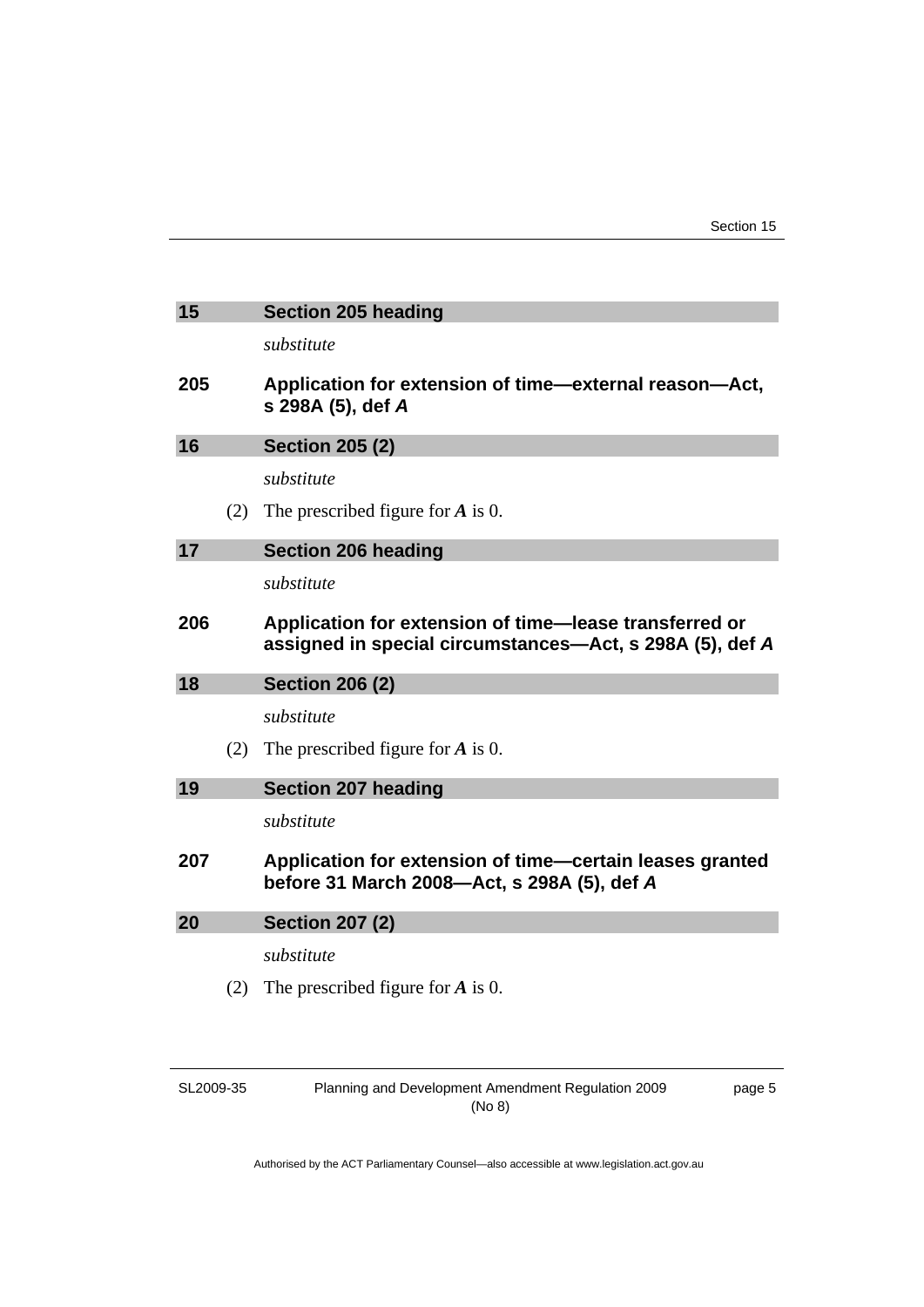#### <span id="page-9-0"></span>**21 Schedule 20, modification 20.1, section 429F**

*substitute* 

### **429F Modification—s 298A (Application for extension of time to commence or complete building and development)**

Section 298A applies as if subsections (3), (4) and (5) were omitted and the following subsections substituted:

- '(3) The application must be accompanied by—
	- (a) the most recent assessment notice for rates for the land; and
	- (b) the amount, or the total of the amounts, (the *required fee*), worked out using the following formula for each year, or part year, of the period of extension of time sought:

$$
A \times \frac{D}{365} \times B
$$

#### **Example**

Frank applies for an extension of time for 1 October 2009 to 31 December 2011 (2 years and 92 days). In Frank's case, the *Planning and Development Regulation 2008* prescribes A in the above formula to be 1 for the 1st year, 2 for the 2nd year and 3 for the 3rd year of the period of extension. The fee is worked out using the following formula:  $[1 \times 365/365 \times B] + [2 \times 365/365 \times B] + [3 \times$ 92/365 x B].

- *Note 1* The required fee may be waived under the *Financial Management Act 1996*, s 131.
- *Note 2* An example is part of the regulation, is not exhaustive and may extend, but does not limit, the meaning of the provision in which it appears (see Legislation Act, s 126 and s 132).

SL2009-35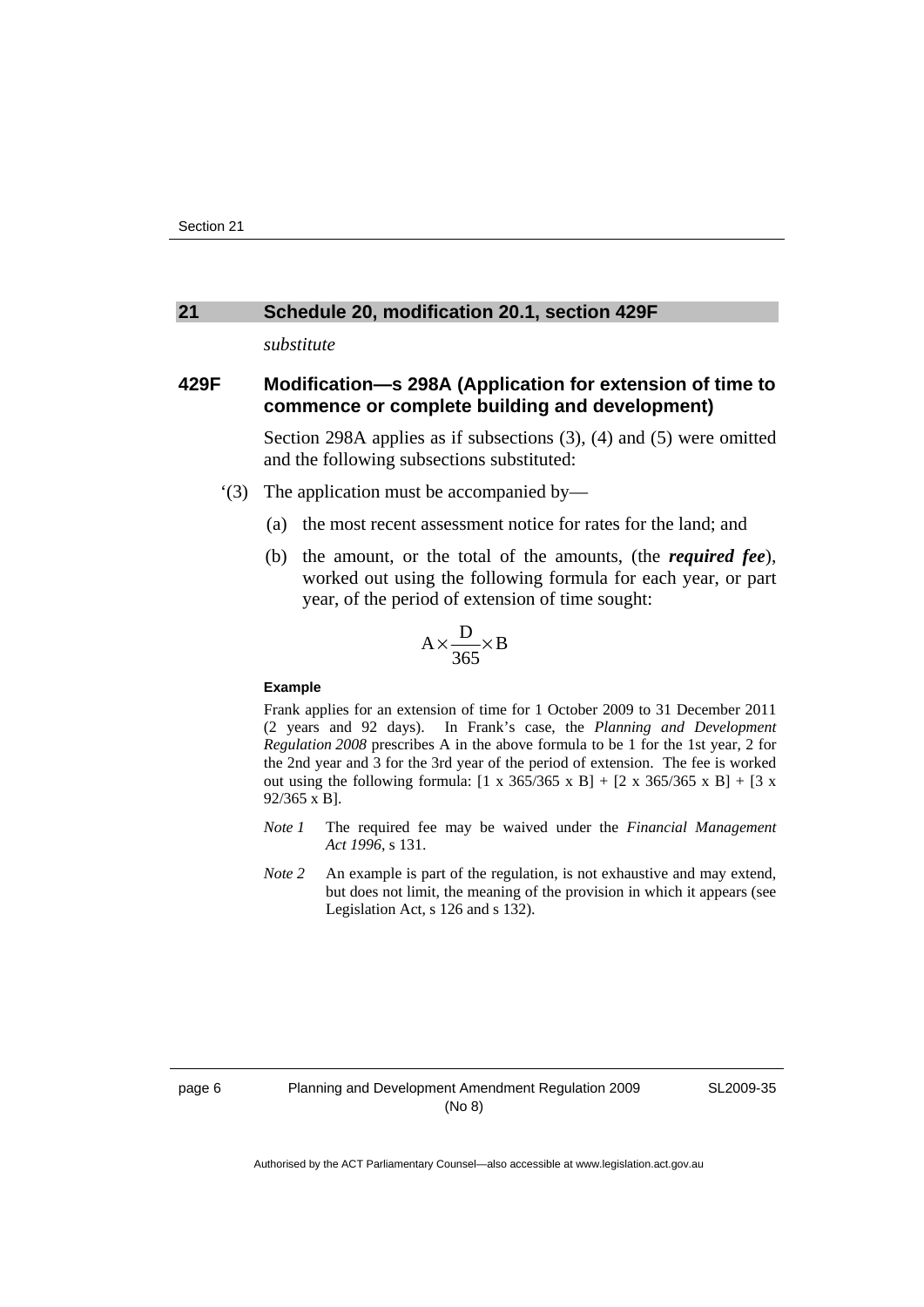- (4) However, if an extension (the *earlier extension*) of time has been approved, in working out the required fee for a further extension—
	- (a) the formula for working out the required fee applies as if the period of extension included each earlier extension, other than—
		- (i) an earlier extension for which the required fee was waived under the *Financial Management Act 1996*, section 131; or
		- (ii) an earlier extension prescribed by regulation; and
	- (b) the required fee is reduced by—
		- (i) the amount of the required fee paid for each earlier extension; and
		- (ii) if part of the required fee was waived under the *Financial Management Act 1996*, section 131 for an earlier extension—the amount waived.
- (5) In this section:

*A* is the figure, not more than 5, prescribed by regulation for the relevant year of the period of extension.

*Note* Power to make a statutory instrument (including a regulation) includes power to make different provision for different categories (see Legislation Act, s 48).

*B* is the amount of rates payable in relation to the land under the *Rates Act 2004*, for the financial year when the application is made.

*D* is the lesser of-

- (a) 365; and
- (b) the number of days for which the extension is sought in the relevant year.

SL2009-35

page 7

Planning and Development Amendment Regulation 2009 (No 8)